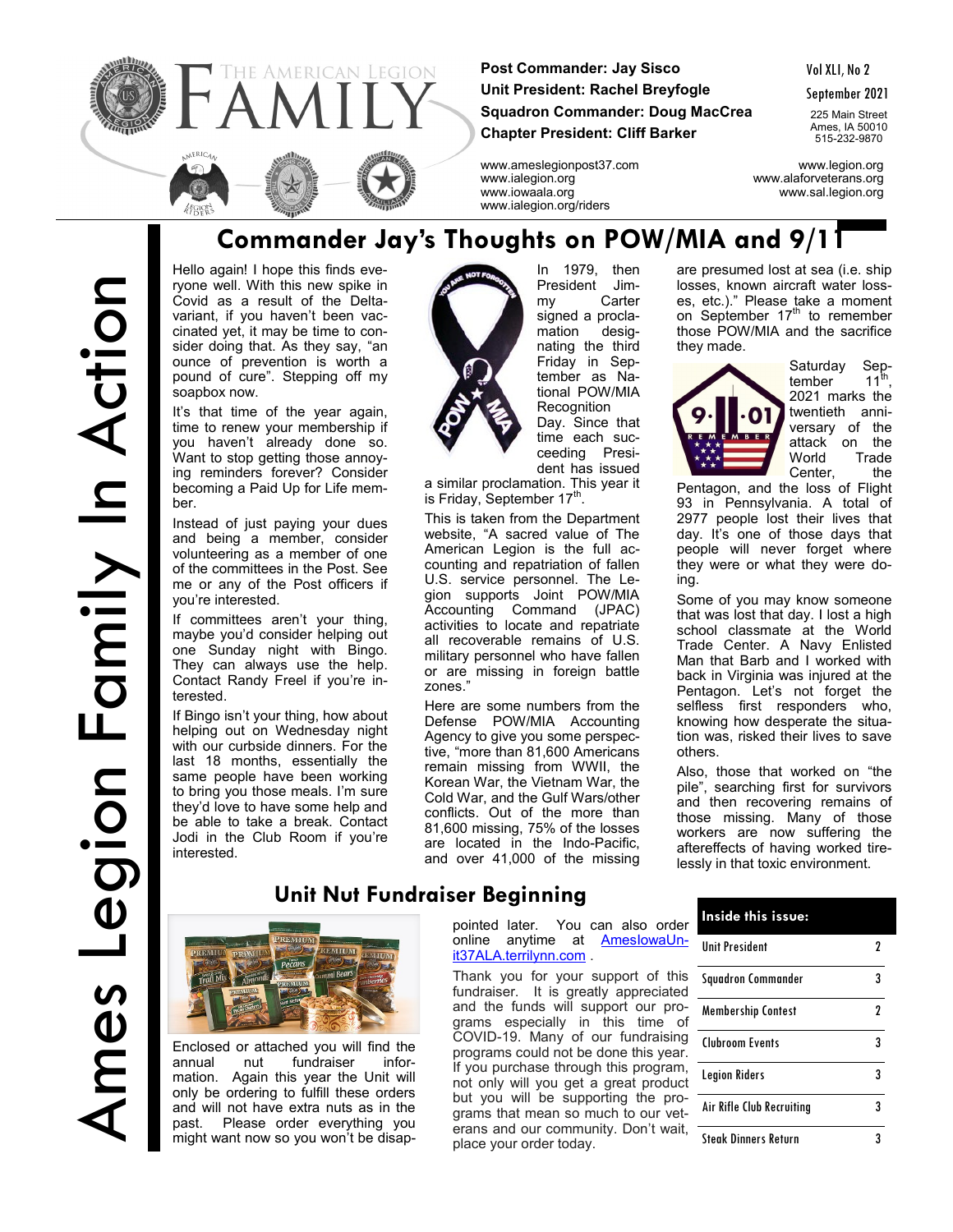#### **Commander Jay (cont'd)**

The American Legion's podcast will be concentrated on 9/11 beginning the week of August 16. There will be 20 episodes, one for each of the 20 years. Guests will discuss their experience beginning with Past National Commander Ric Santos who was on Capitol Hill preparing for his testimony to Congress. Episodes can be found on YouTube at Tango Alpha Lima.

If you're so inclined, there is a 21 mile commemorative walk from Centennial Park in Waukee to the State Capitol. You can find more information and register at [marchtothecapitol.com.](http://marchtothecapitol.com/) In any case, please take a few moments to remember those who lost their lives, their families, the first responders, and the disaster recovery workers.

Till next time, take care of yourselves and stay safe!

This month is the beginning of Fall. Soon football games will be played, tailgates will happen, not to mention events happening around our own Post home as you will see throughout this newsletter. September also marks the 20th anniversary of the terrible events that unfolded on September 11, 2001. We must keep in mind those that have suffered loss not only on that day, but since. It is a good reason also to reflect as to why we became a member of this organization. As Auxiliary members, we must continue to support our military

#### Squadron Mates –

Last month I addressed the importance to the Squadron (and to our Post Family) of timely renewals of your membership in the SAL. For those who have renewed - thank you, and for those who haven't renewed yet, please do so as soon as possible.

As I mentioned last month, the second area of concentration for the Squadron for the remainder of 2021 is individual participation in Squadron and Post events. Each of you have made a conscientious decision to join the SAL, for a specific reason or reasons, most likely along the lines of supporting veterans or our youth. While it would be nice to think that we could do this with just our membership dues, the reality in the world today is that it is not just feasible, given the general need of so many that the SAL supports.

#### **Membership Contest**

That trophy is the prize that will be awarded to the winner of a membership contest between the First and Sixth Districts.

If you look closely, that is a version of the Cy-Hawk trophy, only

this one it will be awarded for membership, not football. First District of course is the home of the University of Iowa and Sixth District is the home of Iowa State University.

The winner of the trophy will be determined by which district is ahead in membership on when the real Cy-Hawk trophy is awarded. Of course we have a

#### **Unit President Rachel's Comments**

and veterans, not only on the homefront, but also while deployed. This is also another good opportunity to continue buddy checks and check on your American Legion Family.

We have a good start to membership with around 80 paid members and more coming in. Let's keep it going! I talked with another member at the Department Convention regarding getting new members to join. One tactic she does is that she carries membership applications with her while out shopping at Wal

#### **Squadron Commander Doug's Comments**

To provide that support, we need our members to participate – specifically we need you to participate (and yes, that means volunteer) helping us provide the manpower needed to support our endeavors, be they fund raising dinners, other Post or community events, or simply by attending SAL meetings and providing us the benefit of your experience and wisdom as we contemplate what actions we can take to help make that difference in the lives of our veterans or the children of our community.

We have roughly 175 members in the Ames Squadron. While I don't have an exact count, I estimate that of those 175 members, approximately 75 are either out of the area or are young juniors and not able to participate with the Squadron on a regular basis. That leaves about 100 of us to carry the torch for

vested interest in that contest since Jennifer Monserud of our Post is the Commander of the Sixth District. We need to work hard to support her.

We are also the largest post in the district. If we don't do well, the Sixth District probably won't either. We will need to recruit new members to make our goal. You can help by first renewing your dues and then by asking a friend or neighbor or relative to join. Everyone who has served since Pearl Harbor is eligible. We need them.

Right now the Post is at 275 of our goal of 500, the Unit has 83 of their goal of 268 and the Squadron is at 61 of a goal of 200. The trophy is just for the Legion districts but it would be great if all three members of the Legion family exceeded their goal. You can help make that happen.

-Mart or the grocery store. If she comes across anyone that is wearing a hat (or other piece of clothing) indicating they are a veteran, she asks if they've considered joining the American Legion. If they haven't, then she gives a brief overview and then gives them a membership brochure and encourages them (and any eligible family members) to apply. Remember, membership is everyone's responsibility. The unit is still looking for a Sergeant at Arms, a Historian and several committee chairs. Please sign up!

the SAL, both within our Post and in the Detachment. Sadly, only about a dozen or so members of the Squadron routinely step forward to help make a difference. We can and must do better if we are going to continue to make a difference and provide support to our Post Home and the programs the Squadron helps fund/sponsor.

*We all like to be asked to help out, so I am asking you now*. If you are able, please step forward and volunteer to support one of the Squadron activities throughout the year or to attend a meeting. *Be proactive!* Giving a couple of hours a month is not too much to ask of you to help the SAL support the goals of the American Legion that our forefathers gave their time and energies to for the benefit of their fellow veterans and to lay the foundation for our future.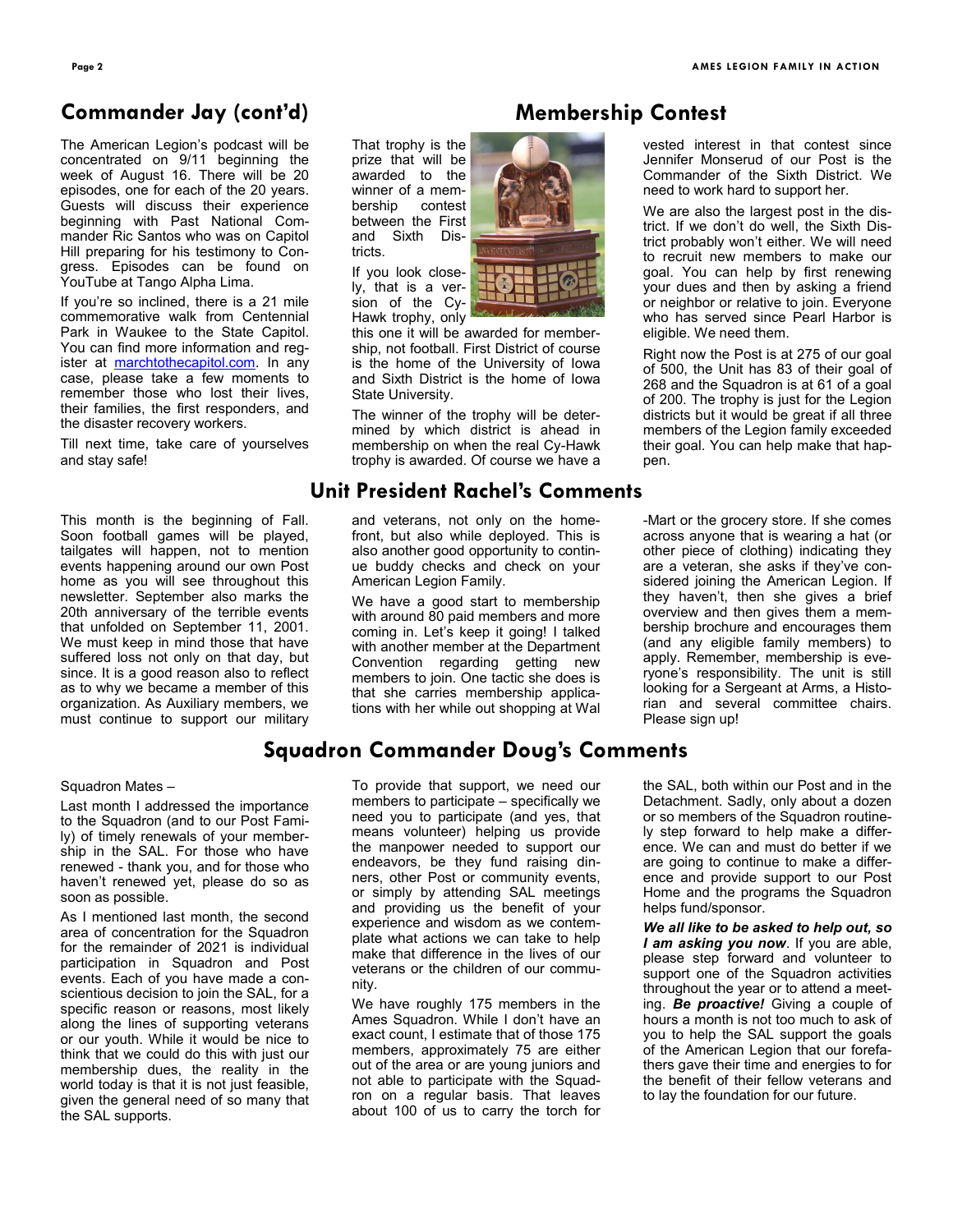Greetings from the clubroom! Summer is almost over and we are gearing up for fall and football in the clubroom. We will be showing all Cyclone games in the clubroom and have some great drink specials during the game. We are having some supply problems with some of our products so we don't have our specials nailed down yet. So keep a lookout on the Facebook page, the weekly update or stop in the clubroom to find the specials out closer to game day. We will also have the NFL Sunday ticket again so join us on Sunday's to watch your favorite team.

We will continue our curbside meals on Wednesday as those continue to be a hit! We are also bringing back one of our favorite dinner nights. Join us Friday Sept. 24 from 5-7pm for baked potato bar. Get a potato and all your favorite toppings for just \$5.

Curbside Meals for September:

Call the Post any time after 2pm to order and pick up behind the Post or dine-

August has been a great month for riding and as the riding season starts to wind down, with cooler evenings and slightly shorter days, the jackets are coming back out. Cliff and Doug rode the 1500 mile "Iron Butt" ride. They skipped Denver and went to Fort Worth instead. Riding through thunderstorms and 105 degree heat, they made it there and got back with 26 minutes to spare. Also in long ride news, Mike and Sandy Deacon rode to Daytona and back for a 10 day vacation and ride, easily earning their own "Iron Butts" for their almost 3,000 mile adventure.



A dinner ride to Rides Bar and Grill in Fort Dodge included a stop along the way for a terrific group photo with the new Medal of Honor Highway sign on US20 outside Webster City. We are proud to have been part of that ride last month. August 22nd we'll be going to Las Flores in Iowa Falls. September

in between 5-6:30pm. You may also message me your order anytime through Facebook.

Wed. Sept 1-Pork Loin \$7

Wed. Sept 8-Steak Night

Wed. Sept 15-Meatloaf \$8

Wed. Sept 22-Cheesy Chicken Casserole \$7

Wed. Sept 29-Hand Breaded Chicken Strips \$7

Thanks to everyone for their continued support!!



Thanks to all the that help make the Wednesday meals happen and help<br>out around the out around the<br>clubroom: Tom clubroom:

Fowler, Russ and Vicki Belz, Sandy and Mike Deacon, Ken Woodley, Julie Rinard, Marty and Jo Kelly, Bill Donovan and Addison Donovan.

#### **Legion Riders**

**Clubroom News**

wraps up the Dinner ride season with Sept. 12th ride to Los Altos in Bondurant and Sept. 26th ride to Johnny's Italian Steakhouse in Altoona.

Also in September we have two special events to mention. One is the Homeless Veterans Stand down in Des Moines. On Sept 17-19, members of the American Legion family will be helping distribute goods and clothing to homeless veterans that need a hand. See Sandy Deacon for more details or to help.

The second is an endeavor taken on by the Legion Riders of Waukee to mark the 20th anniversary of 9/11. The Waukee Riders have an honor ride planned for Saturday, September 11th. Beginning at 11am, they will be leaving from Big Barn Harley Davidson in DSM, stopping in Polk City, Kelley, and Cambridge, ending the ride at Mean Machine Cycles in Elkhart.

Legion Riders from Ames, Polk City, and all around the state will ride in remembrance of that day. The Ames Riders will be at the R-Place Pizza and Pub stop in Kelley from 10am until the last rider leaves that afternoon, and then they will meet everyone for the Small Town Throwdown in Elkhart.

Proceeds raised from this event will go to Iowa C.O.P.S., the Peer Support Foundation, and to Puppy Jake.

For more information on any of these events, contact your Ames Legion Riders.

**CLUBROOM COUPON Any Tuesday in September Present Coupon to get 2 drinks for the price of 1. Cash Purchase Only**

#### **Air Rifle Team Recruiting**

The Ames Youth Air Rifle team is seeking new members! This program is an American Legion Junior Shooting Sports Program sponsored by Ames American Legion Post 37.

The program teaches rifle safety, procedure and marksmanship and lets young people participate in an Olympic skill sport using a .177 air rifle while fostering healthy competition. All interested youth under 18 years old are welcome, regardless of gender or physical ability.<br>Contact coach Cort Pah Contact coach Cort Pahl [\(centraliowajssp@gmail.com\)](mailto:centraliowajssp@gmail.com) for details, or visit during scheduled practices (Sundays, 1-3pm September - May, Ames Izaak Walton League Clubhouse) to learn more about the program.

#### **Saturday Steak Dinners Return**

Steak Dinners on the first Saturday of the month will return in October after a recess of 17 months. We are still developing the menu and working out prices. We are sure you have noticed price increases for meat. For that reason, we may need to raise our prices also. Mark your calendar for October 2. We

will start serving at 5 and promise that you will see the same quality meal that you were used to before COVID came along.

#### **Can Drive-Wreaths Across America**

The Legion Riders Chapter will be conducting a can drive to benefit Wreaths Across America on September 26 from 10AM to 1PM. We know people have bags of cans in the garage left over from COVID. Come through the alley behind the post and drop them off. All funds raised will go to the Wreaths Across America project in the Ames Cemeteries.

#### **Legion Racing Coming to Iowa**

Mark your calendars for July 23-24, 2022, IndyCar will be returning to the Newton track. That will include the Legion sponsored car driven by Jimmy Johnson. Be alert for more details.